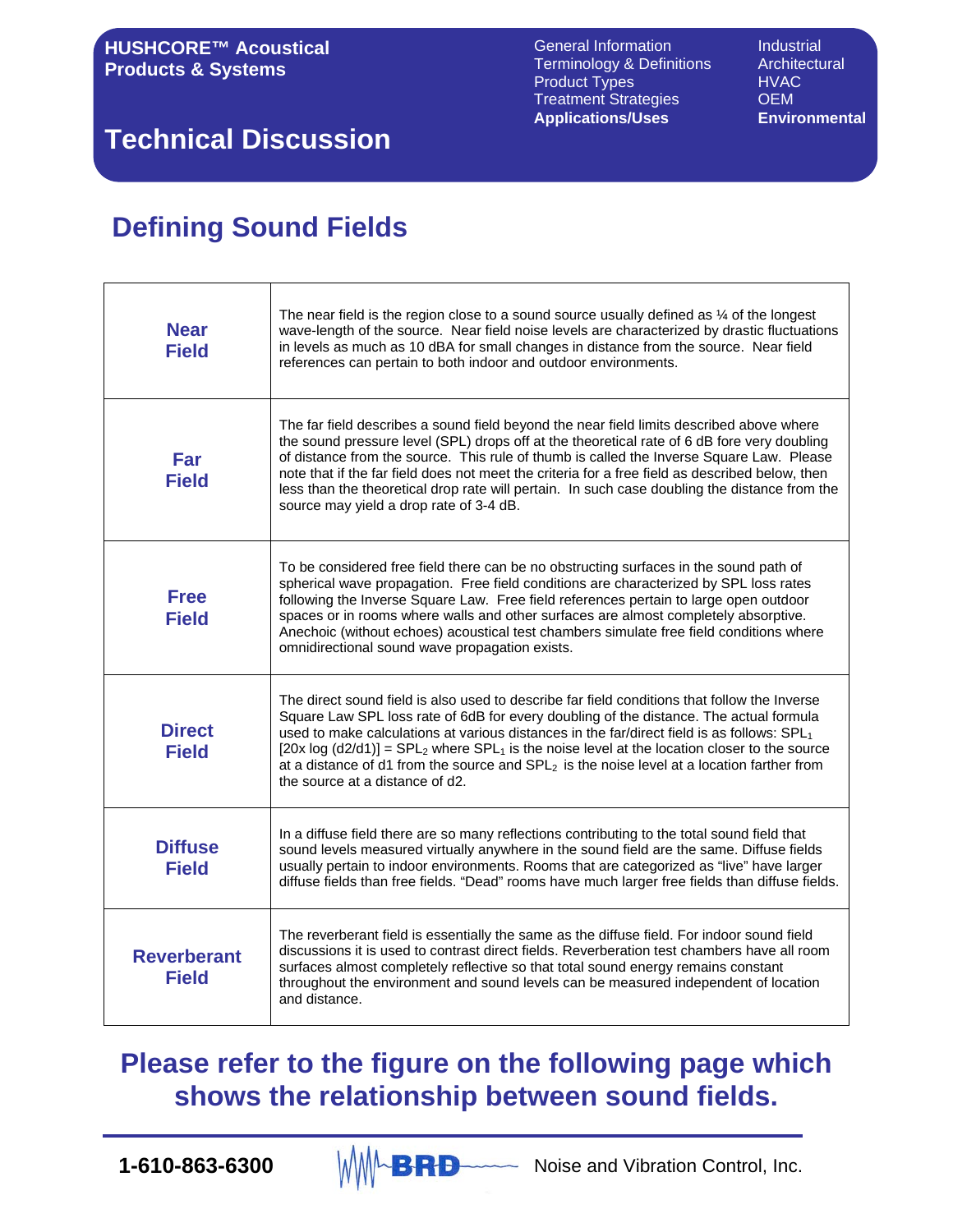## **Technical Discussion**

# **Sound Fields Relative To Distances From A Source**



# **Community Reaction To Noise**

Listed below are some of the key factors which can reduce the community tolerance level for noise in environmental applications.

- Where there are exceptionally low background ambient noise levels.
- A noticeable fluctuation in sound level which would call attention to the source.
- Pure tones or discrete frequency sounds regardless of the overall intensity.
- Elevated noise sources such as vents, stacks, outdoor cooling towers and other clearly visible noise sources.
- Any noises that disturb or interfere with sleep, communication or recreation.
- Intermittent, impulsive or startling noises.
- Low frequency sound which causes vibrations in windows, walls and other parts of building structures.
- Distracting noise sources, such as breaking of glass at a bottling plant.
- Any changes in noise patterns.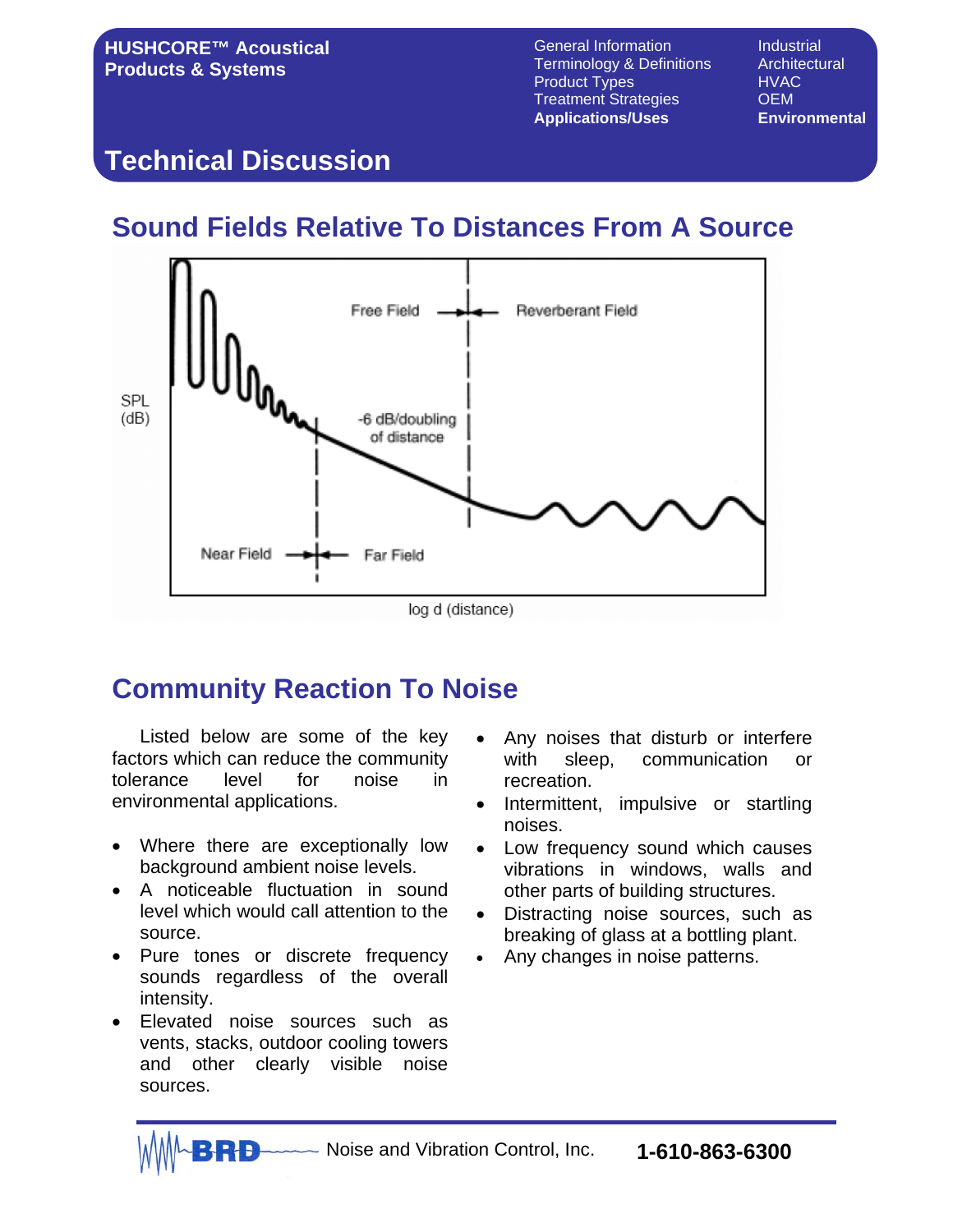#### **Technical Discussion**

# **Predicting Community Reaction To Noise**

- 1. Plot octave band sound pressure levels on Figure 3 at each frequency 63 Hz to 8000 Hz.
- 2. Determine the value of N where the plotted data intersects the highest curve.
- 3. Determine the sum total of all correction factors that apply as outlined in Figure 1. The sum equals value CF. These factors will influence the composite noise rating N1.
- 4. Calculate the composite noise rating N1 from the formula N1  $= N - C F$ .
- 5. Refer to Figure 2 for predicted community response based on the calculated composite rating N1.
- 6. When dealing with sensitive community noise issues it may be necessary to contract the services of an acoustical consultant.

# **Figure 1**

| <b>Influencing Factor</b> | <b>Possible Condition</b> | Correction |
|---------------------------|---------------------------|------------|
| Noise Spectrum            | Pure tone components      | -5         |
|                           | Wide band noise           | O          |
|                           |                           |            |
| Repetitiveness            | Continuous to one/min.    | 0          |
|                           | 10-60 times/hr            | $+5$       |
|                           | 1-10 times/hr.            | $+10$      |
|                           | 4-20 times/day            | $+15$      |
|                           | 1-4 times/day             | $+20$      |
|                           | 1 time/day                | $+25$      |
| Time of Day               | Daytime only              | $+10$      |
|                           | Evening                   | $+5$       |
|                           | Nighttime                 | O          |
|                           |                           |            |
| Season                    | Winter only               | $+5$       |
|                           | Winter and summer         | U          |
| Type of Area              | Rural                     | $-10$      |
|                           | Suburban                  | -5         |
|                           | Residential (urban)       | 0          |
|                           | Residential               | $+5$       |
|                           | (some business)           |            |
|                           | Area of light industry    | $+10$      |
|                           | Area of heavy industry    | $+15$      |
|                           |                           |            |
| Peak Factor               | Impulsive                 | -5         |
|                           | Non-impulsive             | 0          |

# **Figure 2**

| Ν1           | <b>Community Response</b>   |
|--------------|-----------------------------|
| Less than 40 | No reaction                 |
| 45           | Sporadic complaints         |
| 50-55        | Widespread complaints       |
| 60-65        | Threats of community action |
| 70 and above | Vigorous community action   |

#### **Figure 3**

Sound Pressure Level,



Octave Band Center Frequency - Hz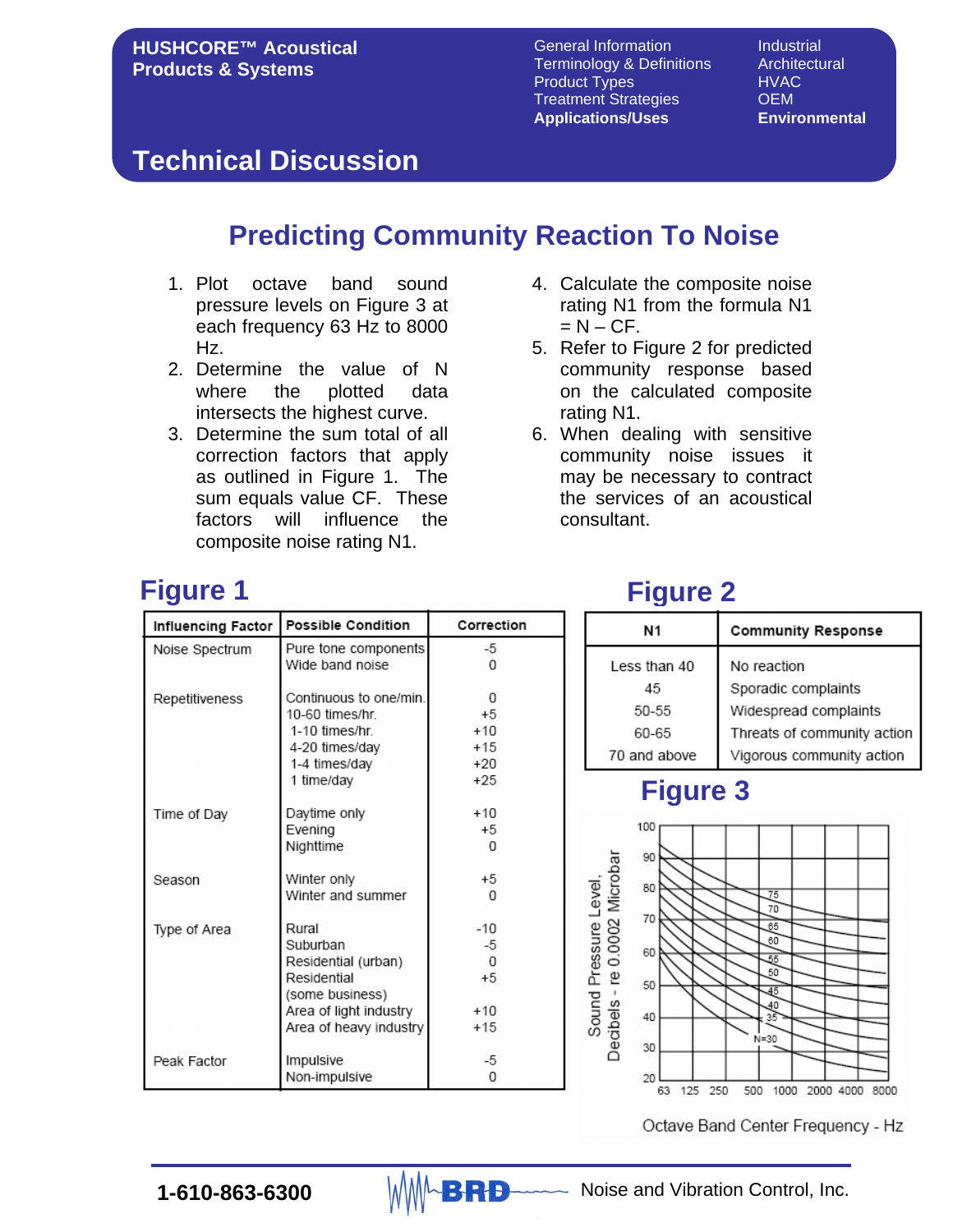**HUSHCORE™ Acoustical Products & Systems**

General Information **Industrial**<br>Terminology & Definitions Architectural Terminology & Definitions Archite<br>Product Types HVAC Product Types Treatment Strategies **OEM Applications/Uses Environmental**

**Technical Discussion**

#### **Defining Environmental Noise Descriptions**

| <b>Ambient Level</b>    | Noise levels characterized by all sounds in the area<br>including the noise source of interest that is being evaluated.                                                                                                                                                                                                                                |
|-------------------------|--------------------------------------------------------------------------------------------------------------------------------------------------------------------------------------------------------------------------------------------------------------------------------------------------------------------------------------------------------|
| <b>Background Level</b> | Noise level of all sounds in the area except the noise source<br>of interest that is being evaluated.                                                                                                                                                                                                                                                  |
| $L_{eq}$                | An energy average continuous equivalent sound level. $L_{eq}$ is<br>the SPL decibel value representing the sum total sound<br>energy of all measured fluctuations for the source applied<br>uniformly over the time period in question. $L_{eq(24)}$ denotes for<br>example a 24 hour measurement period.                                              |
| $L_{dn}$                | The A-weighted day-night equivalent sound level $L_{dn}$ is<br>defined as a continuous 24 hour $L_{eq}$ with 10 dBA added to all<br>signals recorded between the hours of 10:00 p.m. and 7:00<br>a.m. The 10 dBA weighting accounts for the heightened<br>noise sensitivity of people during night sleeping hours.                                     |
| $L_n$                   | The $L_n$ descriptor is a percentile level where "n" is a number<br>between 0 and 100 corresponding to the percentage of the<br>sampling time period by which the specified sound level<br>value has been exceeded. For example, $L_{10} = 60$ dBA<br>denotes that SPL measurements exceeded 60 dBA for 10%<br>of the time during the sampling period. |

#### **All Environmental Noise Descriptors are dBA Weighted.**

**1-610-863-6300**  $\mathbb{M} \mathbb{M} \rightarrow \mathbb{R}$  Noise and Vibration Control, Inc.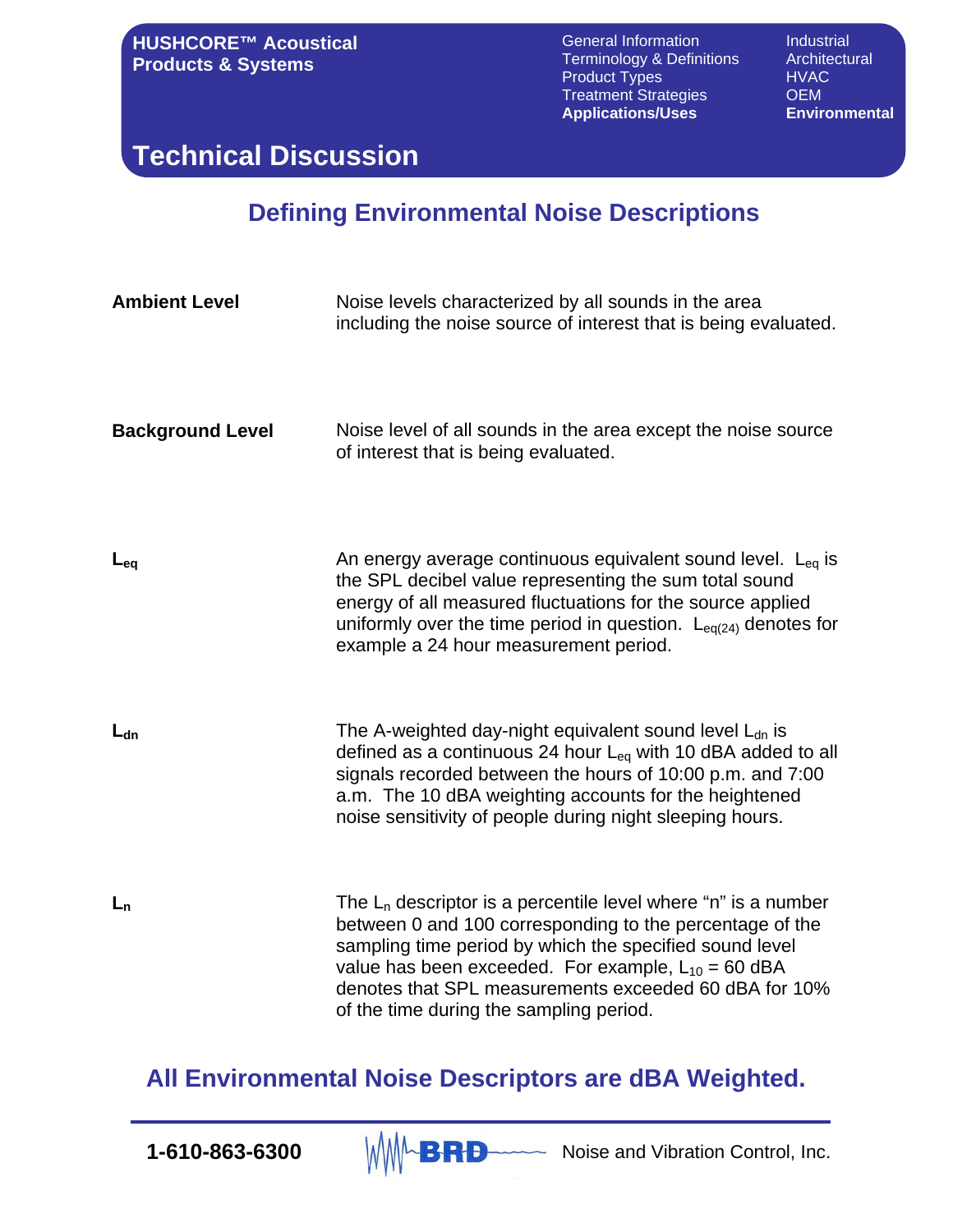#### **Technical Discussion**

#### **Sound Propagation Outdoors**



Sound propagation is affected by changes in atmospheric conditions. Temperature variations will influence sound wave propagation in the direction of cooler air. Above left shows the shadow zone created as sound waves bend toward cooler air at higher altitudes. When this occurs, a



Wind directions and currents also affect sound propagation outdoors. Noise sources emitting sound in the direction of wind travel (downwind) will tend to propagate farther than expected as shown above right. Conversely, sound emitting in the direction against the wind (upwind) will travel less



noise source may be visible at a distance but quieter than expected. The other extreme shown above right occurs when air is cooler closer to the ground such as at night or over calm ground. If the ground surface is reflective, sound waves will continue to bounce and hop, traveling much farther than otherwise expected.



than expected because of the shadow zone created as illustrated above left. This phenomenon when combined with temperature fluctuations can explain the common occurrence of aircraft noise fading in and out of hearing range while the plane is moving toward the listener.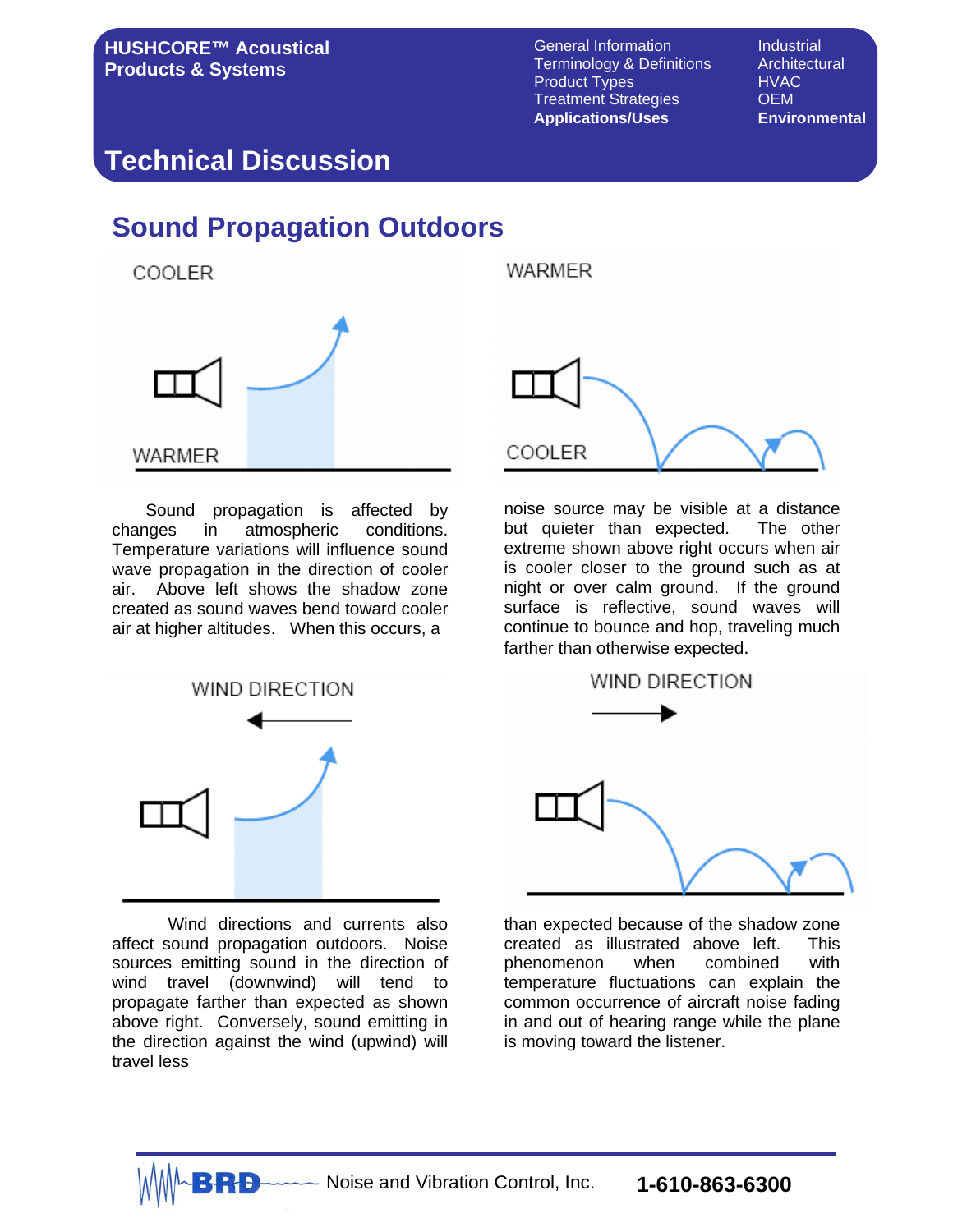# **Technical Discussion**

# **Predicting Outdoor Sound Levels**

Outdoor sound transmission is determined by three categories of natural effects. These are distance effects, atmospheric effects and terrain/vegetation effects. Each natural effect influences the propagation of sound/noise along a different transmission path. The combined distance effects impact the direct path transmission which is where most of the energy flows. Terrain and vegetation effects influence the ground reflected sound transmission path. Typical attenuation values are listed in the table below (right). The refraction or bending (up or down) of sound waves is the third outdoor transmission path variable where natural atmospheric effects such as air temperature, speed, direction, humidity and density alter sound levels at greater distances. Atmospheric effects which include rain, snow and other forms of precipitation are normally short term effects that occur in outdoor sound propagation and measurement.

# **Combined Distance Effects**

Combined distance effects include the natural attenuation or drop-off rate for hemispherical radiation of sound outdoors (in accordance with the inverse square law) plus some influence from molecular absorption and anomalous excess attenuation. Page 41 describes the inverse square law in more detail. Molecular absorption is the sound energy absorbed by the air molecules for specific conditions of temperature and relative humidity. Anomalous excess attenuation is the attenuation provided by changes or fluctuations in atmospheric conditions in a manner described in the paragraph above but on a smaller scale. The table below (left) lists the molecular absorption and anomalous excess attenuation values in dB for the frequency bands from 63 to 8000 Hz.

| <b>Octave</b><br><b>Frequency</b><br>Band,<br>Hz | <b>Anomalous</b><br><b>Excess</b><br>Attenuation,<br>dB/1000 ft<br>(dB/300 m) | <b>Molecular</b><br><b>Absorption in</b><br>dB/1000 ft.<br>at 59°F and<br>70% humidity | <b>Octave</b><br><b>Frequency</b><br>Band,<br>Hz. | dB per 100 ft over<br>or through Tall<br><b>Thick Grass or</b><br><b>Shrubbery</b> | dB per 100<br>ft over or<br>through<br>Medium-<br>dense<br><b>Woods</b> |
|--------------------------------------------------|-------------------------------------------------------------------------------|----------------------------------------------------------------------------------------|---------------------------------------------------|------------------------------------------------------------------------------------|-------------------------------------------------------------------------|
| 63                                               | 0.4                                                                           | 0.1                                                                                    | 63                                                | 0.3                                                                                | 1.2                                                                     |
| 125                                              | 0.6                                                                           | 0.2                                                                                    | 125                                               | 2.1                                                                                | 1.5                                                                     |
| 250                                              | 0.8                                                                           | 0.4                                                                                    | 250                                               | 3.7                                                                                | 1.8                                                                     |
| 500                                              | 1.1                                                                           | 0.7                                                                                    | 500                                               | 5.5                                                                                | 2.4                                                                     |
| 1000                                             | 1.5                                                                           | 1.5                                                                                    | 1000                                              | 7.0                                                                                | 3.1                                                                     |
| 2000                                             | 2.2                                                                           | 3.0                                                                                    | 2000                                              | 8.5                                                                                | 4.0                                                                     |
| 4000                                             | 3.0                                                                           | 7.6                                                                                    | 4000                                              | 10.4                                                                               | 4.9                                                                     |
| 8000                                             | 4.0                                                                           | 13.7                                                                                   | 8000                                              | 11.9                                                                               | 6.1                                                                     |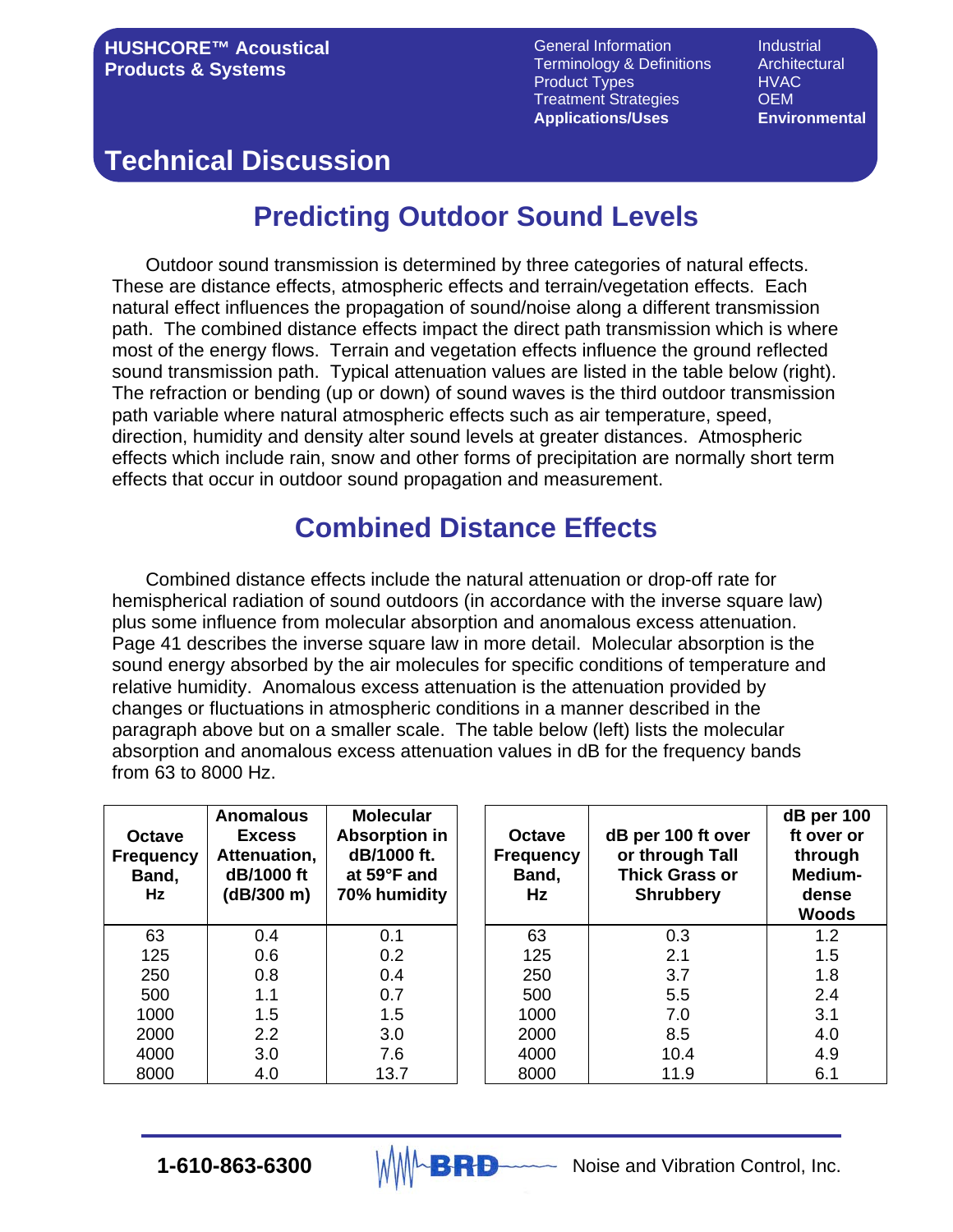General Information **Industrial** Terminology & Definitions Architectural Product Types **HVAC**<br>Treatment Strategies **CLA Treatment Strategies Applications/Uses Environmental**

#### **Technical Discussion**

# **Simplified Method For Converting Sound Power (PWL) and Sound Pressure (SPL) Levels**



The graph at left can be used to determine the SPL value at a given distance when the equipment PWL level is known. For example, with a point noise source of know PWL level (90 dB) you can calculate the SPL level at a distance of 30' as follows. Follow the bottom axis of the table out to a distance of 30'. Follow up to the diagonal line and then horizontally across to the left axis which is a PWL- SPL value of 27 dB. Subtract the 27 dB from the original 90 dB PWL to find a corrected SPL value of 63 dB at 30'. Converting from sound pressure (SPL) to sound power (PWL) can be done in a similar manner. The graph can also be used to find the SPL level of a point source at another distance if we know the SPL at a given

distance. In the above example we calculated the SPL level at 30' based on an equipment PWL value of 90 dB. We can recalculate the SPL level at another distance such as 100'. To do this find the difference in the PWL-SPL values at 30' (-27 dB) and 100' (-36 dB). The difference (9 dB) is subtracted from the SPL value at the 30' distance. The SPL level at 100' for this example is 63 dB  $-$  9 dB = 54 dB.

# **Roof-Radiated Sound Reduction Values for Various Roof Types**

| Octave                | <b>Horizontal Reductions</b><br>in dB |                |             |  |  |  |
|-----------------------|---------------------------------------|----------------|-------------|--|--|--|
| Frequency<br>Band, Hz | <b>Type</b>                           | <b>Type</b>    | <b>Type</b> |  |  |  |
|                       |                                       | $\overline{2}$ | 3           |  |  |  |
|                       |                                       |                |             |  |  |  |
| 31                    | 3                                     | $\overline{2}$ | 1           |  |  |  |
| 63                    | 5                                     | 4              | 3           |  |  |  |
| 125                   |                                       | 5              | 4           |  |  |  |
| 250                   | 10                                    | 8              | 6           |  |  |  |
| 500                   | 12                                    | 9              | 7           |  |  |  |
| 1000                  | 15                                    | 12             | 8           |  |  |  |
| 2000                  | 18                                    | 14             | 9           |  |  |  |
| 4000                  | 20                                    | 16             | 10          |  |  |  |
| 8000                  | 22                                    | 18             | 12          |  |  |  |

 $P$ 

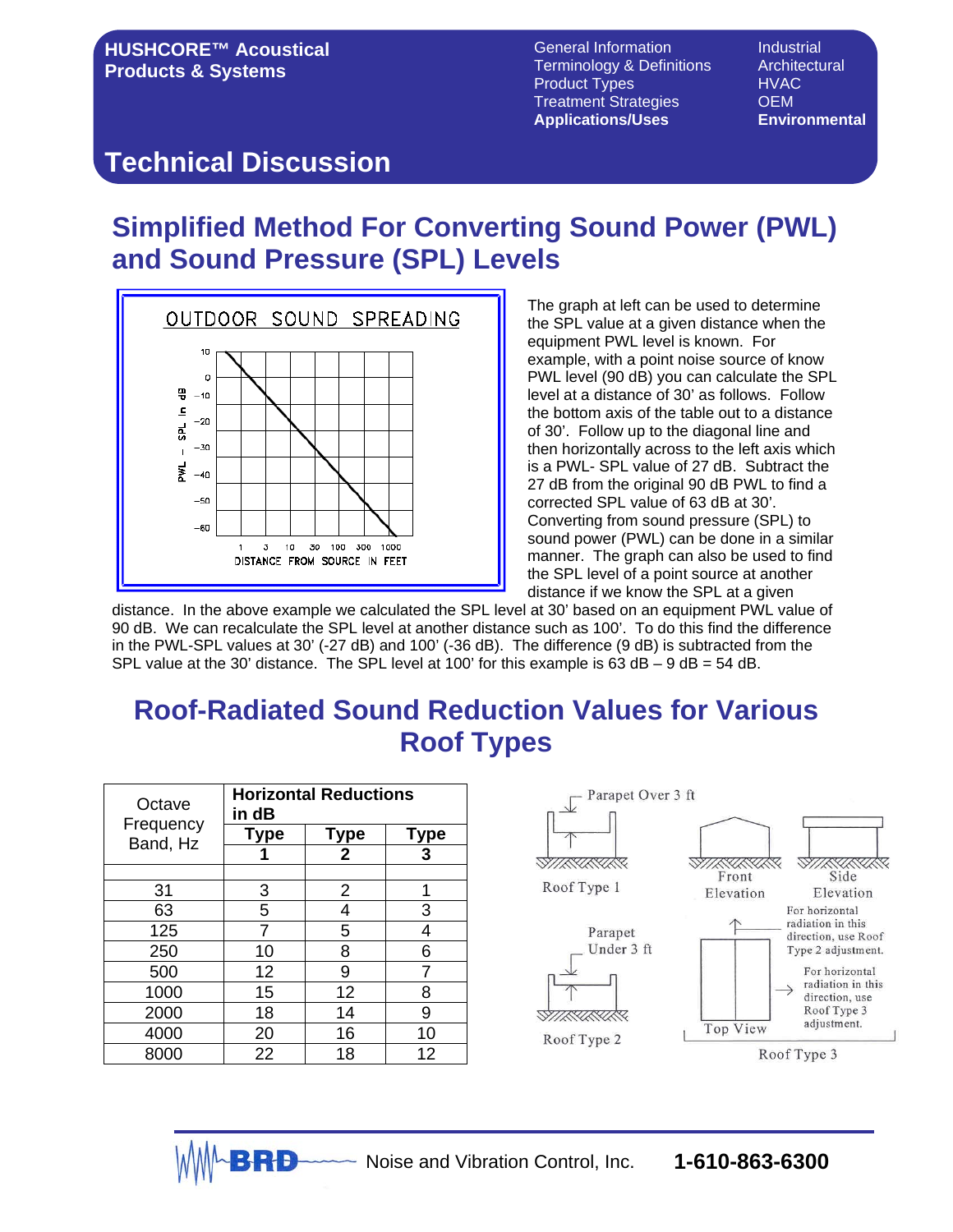*Technical Discussion*

# **Sound Level Corrections to Account for Background Noise Contribution**

#### Equipment Noise + Background Noise = Total Noise

Decibel subtraction can be used to estimate equipment noise when background noise contribution cannot be isolated. Noise measurements are taken with all equipment on. A second noise measurement is taken with the machine in question turned off. The difference in these two levels (total noise – background noise) is used with the figure shown below to determine the correction factor in decibels (dB). The correction factor is subtracted from the total noise level to estimate the machinery noise independent of background contribution. An example calculation is shown below. Reliable corrections cannot be made when total and background levels differ by less than 3 dB.

#### *DECIBEL SUBTRACTION EXAMPLE*



 **Equipment Noise + Background Noise = Total Noise**

**Total Noise Measured by Sound Meter = 62 dBA**

**Sound Level with Equipment Turned Off (Background Sound) = 58 dBA**

**Difference = 4 dBA**

**From Chart: Subtract 2 dBA Equipment Noise = 60 dBA**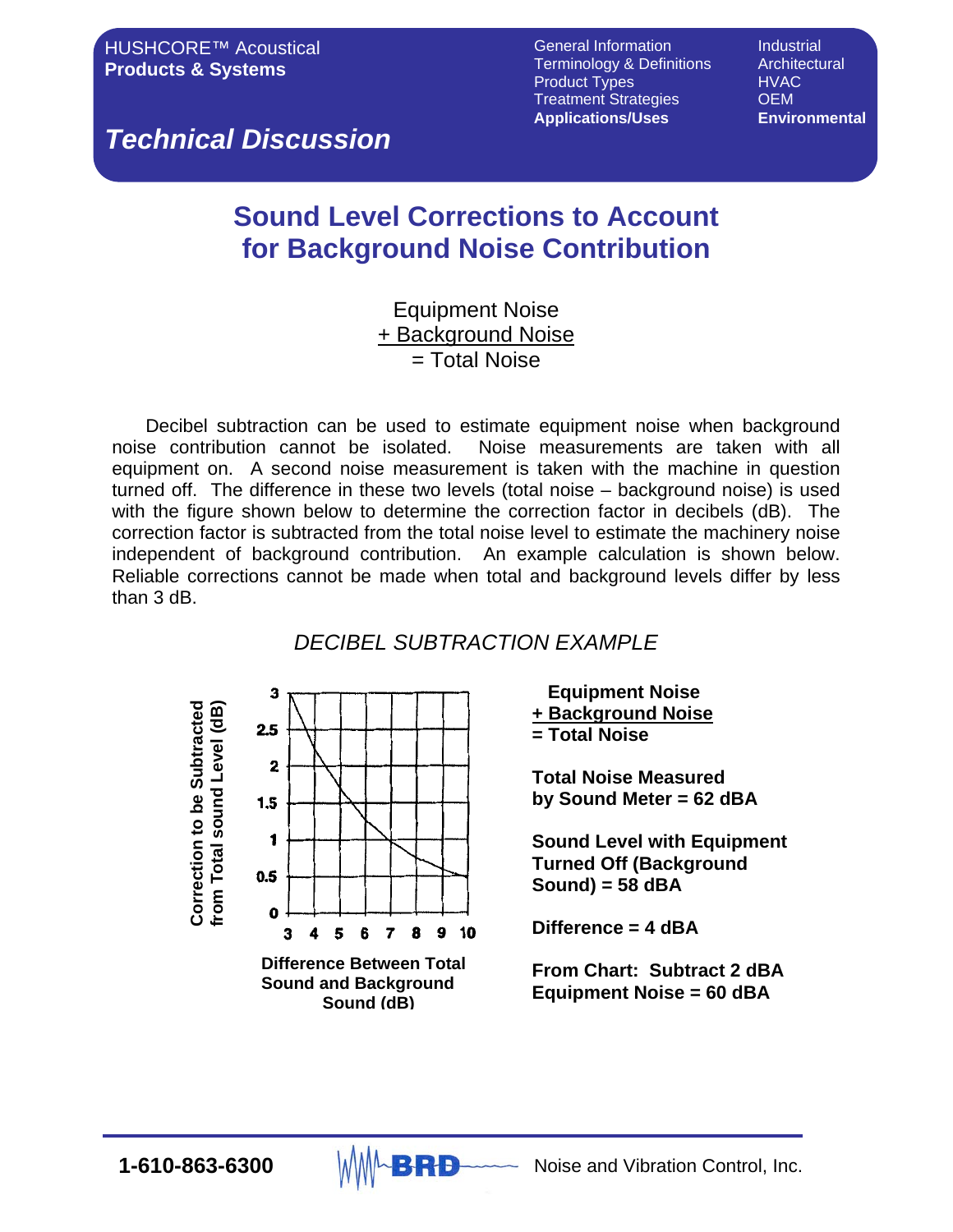#### **HUSHCORE™ Acoustical Products & Systems**

General Information **Industrial**<br>Terminology & Definitions Architectural Terminology & Definitions Product Types HVAC Treatment Strategies **OEM Applications/Uses Environmental**

#### **Technical Discussion**

#### **Predicting Acoustical Barrier Wall Performance**

The nomogram at right can be used to describe acoustical barrier sound attenuation. Transmission loss or sound blocking through a freestanding partition or barrier wall will be determined in part by the acoustical properties of the barrier. The second factor affecting barrier wall performance is spillover noise following the diffracted path as illustrated in the figure at right. Sound waves will have a tendency to bend or diffract over the top and around the sides of a barrier wall especially in the lower frequencies. In the higher frequencies sound waves diffract less and are much more directional in nature. The shielding effect of the acoustical barrier and resultant noise shadow area beyond it are determined by the geometric relationship between the source, the receiver and the barrier height.

#### **How To Use The Nomogram**

In the figure at right, distances A, B and D should be determined as follows. Distance A is from the point noise source (not the height) of the equipment to the top of the acoustical barrier. Distance B is from the top of the barrier to the receiver position (figure ear/head level). Distance D is from the source to the receiver (straight line). In the example at right the path length difference (A+B-D) equals 2 ft. Plotting a straight line from the path length difference through the frequency of noise in question on line F (1000 Hz) intersects the dB line at 16 in the example. Thus the estimated attenuation for this application would be 16 dB. Please note that the nomogram does not take into consideration the contribution from reflective surfaces. To be conservative in applications where reflective surfaces are present it is recommended that the final dB figure be discounted 20% to 25%. As the angle  $\Box$  between the direct and diffracted paths increases, so does the noise reduction.